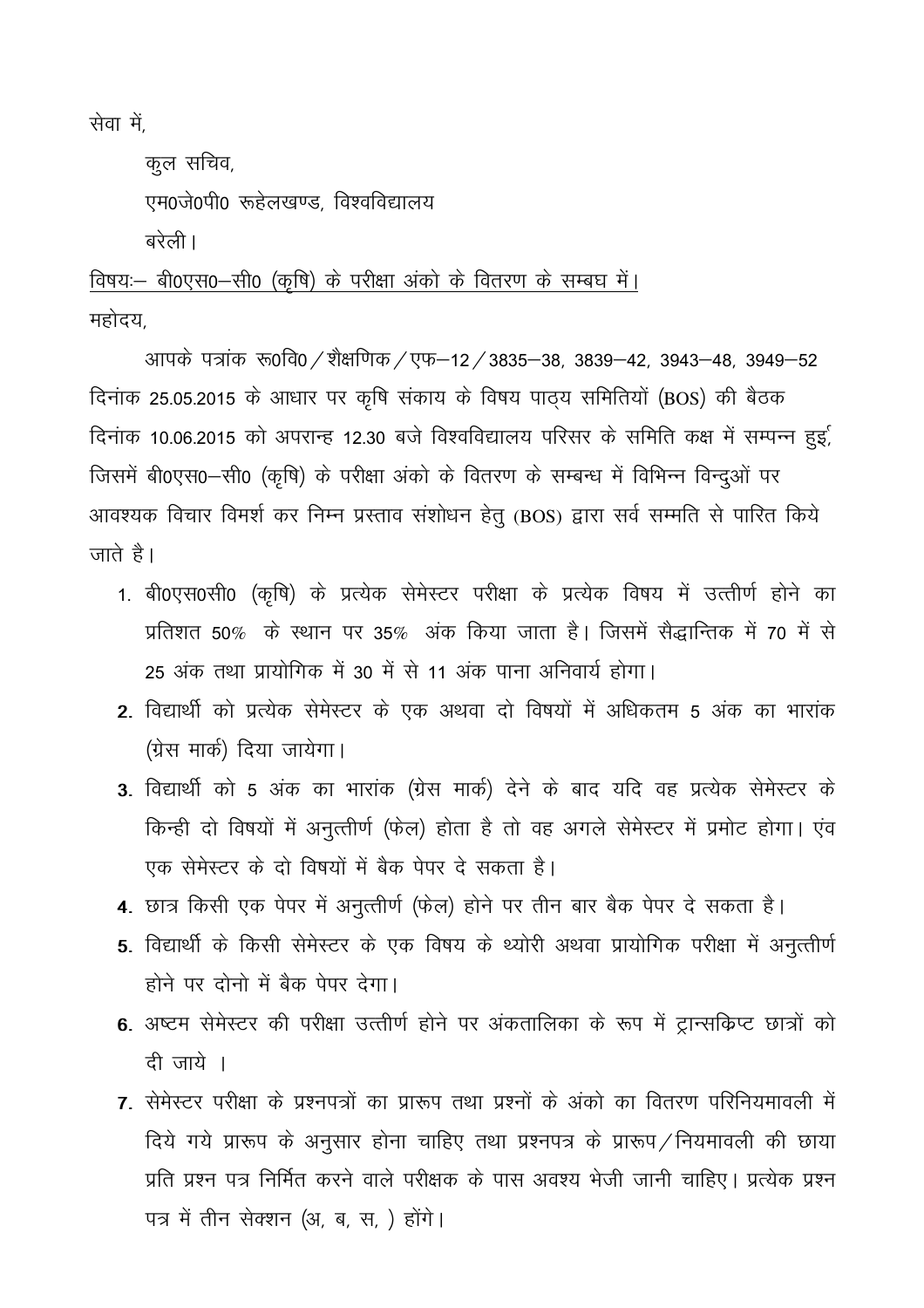सेक्शन (अ) विस्तृत उत्तरीय प्रश्न :- प्रत्येक प्रश्न 15 अंक का होगा।

(अ) अनिवार्य – 3 प्रश्न  $3\times15$  = 45 अंक

(ब) कुल प्रश्न - 6 प्रश्नों में 3 प्रश्न करने होंगे।

सेक्श्न (ब) लघु उत्तरीय प्रश्नः- प्रत्येक प्रश्न 3 अंको का होगा।

(अ) अनवार्य  $-5$  प्रश्न  $5 \times 3 = 15$  अंक

(ब) कुल – 8 प्रश्नों में 5 प्रश्न करने होंगे।

सेक्शन (स) वस्तुनिष्ट प्रश्न :- कुल 10 प्रश्न होंगे। प्रत्येक प्रश्न 1 अंक का होगा। तथा सभी प्रश्न अनिवार्य होंगे।

कूल 10 प्रश्न  $10\times1 = 10$  अंक

समय: तीन घण्टा

#### कुल 70 अंक

नोट: प्रथम सेमेस्टर के अंग्रेजी विषय का प्रश्न पत्र का पूर्णाक 100 अंक का होगा तथा अन्य सभी सैद्धांतिक विषयों के प्रश्न पत्रों का पूर्णांक 70 अंको का होगा। PCP, RAWE, एंव शारीरिक शिक्षा विषयों का मुल्यांकन 100 प्रतिशत आन्तरिक परीक्षा द्वारा किया जायेगा। 8. आठवें सेमेस्टर का परिणाम प्रत्येक वर्ष 30 जून से पहले घोषित हो जाना चाहिए जिससे छात्र परास्नातक में अच्छे संस्थानों में प्रवेश पा सके। प्रत्येक सेमेस्टर में परीक्षा सम्पन्न होने के बाद 20 दिन के अन्दर परीक्षा परिणाम घोषित हो जाना चाहिए।

9) उपरोक्त सभी संशोधनों का लाभ छात्रों को **सत्र 2014–15** से दिया जाये।

10. एम0एस0-सी0 (कृषि) उद्यान विज्ञान का विषय वस्तु (सिलेबस) लागू होने के लिये पाठ्य समिति से पास किया गया। उसकी प्रति संलग्न है।

उपरोक्त सभी बिन्दुओं पर विभिन्न पाठ्य समितियों से यह प्रस्ताव सर्व सम्मति से पारित करके विद्या परिषद एंव कार्य परिषद में अनुमोदन हेतु प्रेषित किये जा रहे है।

कृषि संकाय के विभिन्न विषय पाठय समितियों की बैठक में निम्न संयोजक/सदस्य/ बाहय विशेषज्ञ उपस्थित रहें।

(अ) एग्रीकल्चर बाटनी विषय पाठ्य समिति।

- डा0 एस0एम0 पाल संयोजक  $\overline{1}$
- डा0 शोराज सिंह  $\mathcal{P}_{\mathcal{P}}$ सदस्य
- डा0 धीरेन्द्र सिंह वाहय विशेषज्ञ  $3<sub>l</sub>$
- डा0 अख्तर हसीब वाहय विशेषज्ञ  $\overline{4}$ .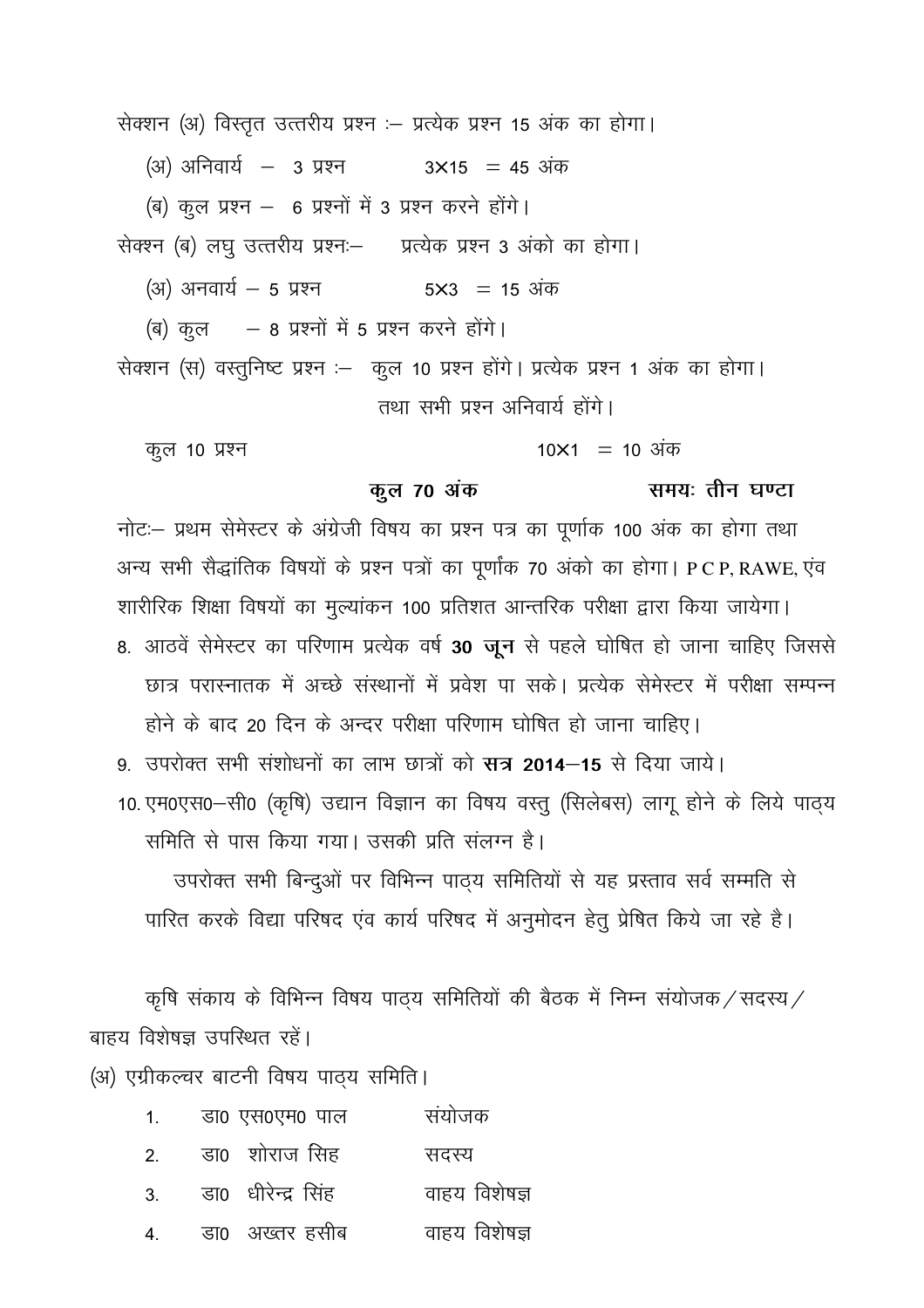(ब) कृषि रसामन विषय पाठ्य समिति।

| 1.               | डा0 चमन सिंह                                    | संयोजक        |
|------------------|-------------------------------------------------|---------------|
| 2.               | डा0 वी0के0 सिंह                                 | सदस्य         |
| 3.               | डा0 नन्दराम                                     | वाहय विशेषज्ञ |
| $\overline{4}$ . | डा0 आई0पी0 पाण्डे                               | वाहय विशेषज्ञ |
|                  | (स) पशु पालन एंव दुग्ध उद्योग विषय पाठ्य समिति। |               |
| 1.               | डा0 रमाकान्त                                    | संयोजक        |
| 2.               | डा० एस०एस० कटियार                               | सदस्य         |
| 3.               | डा0 एच0वी0 द्विवेदी                             | वाहय विशेषज्ञ |
| 4.               | डा0 कुंवरपाल सिंह                               | वाहय विशेषज्ञ |
|                  | (द) शस्य विज्ञान विषय पाठ्य समिति।              |               |
| 1.               | डा0 राजेश कुमार यादव                            | संयोजक        |
| 2.               | डा0 राजेश सिह चौहान                             | सदस्य         |
| 3.               | डा0 रमेश सिंह                                   | सदस्य         |
| $\overline{4}$ . | डा0 ओम प्रकाश मोर्य                             | सदस्य         |
| 5.               | डा0 रोहिताश सिंह                                | वाहय विशेषज्ञ |
| 6.               | डा0 दिनेश कुमार                                 | वाहय विशेषज्ञ |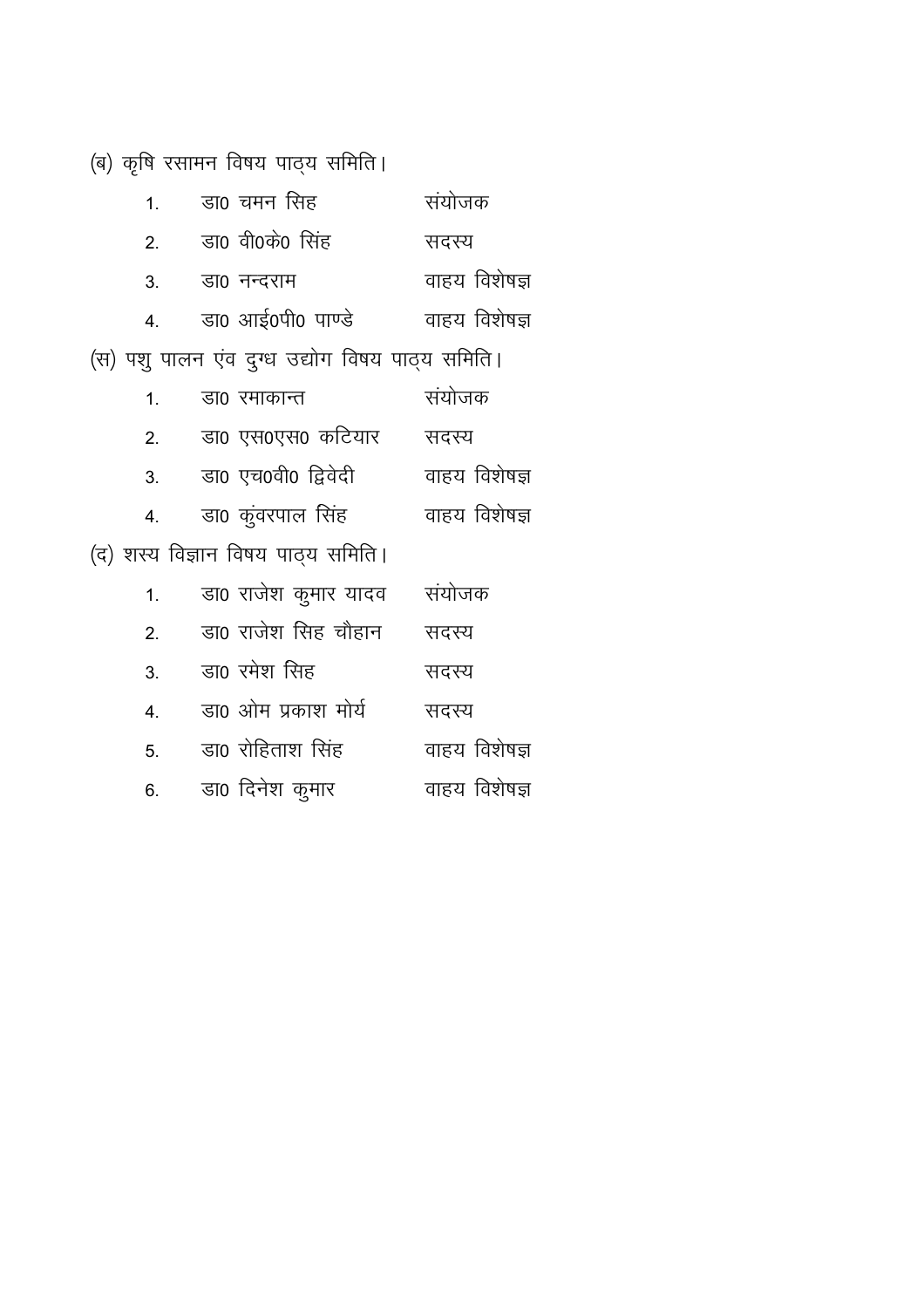# **M J P Rohilkhand University, Bareilly**



Academic Regulations

for

B.Sc. (Ag.) degree Programme

Under Semester Mode

(Common Minimum Syllabus)

(Revised dated on 10.06.2015)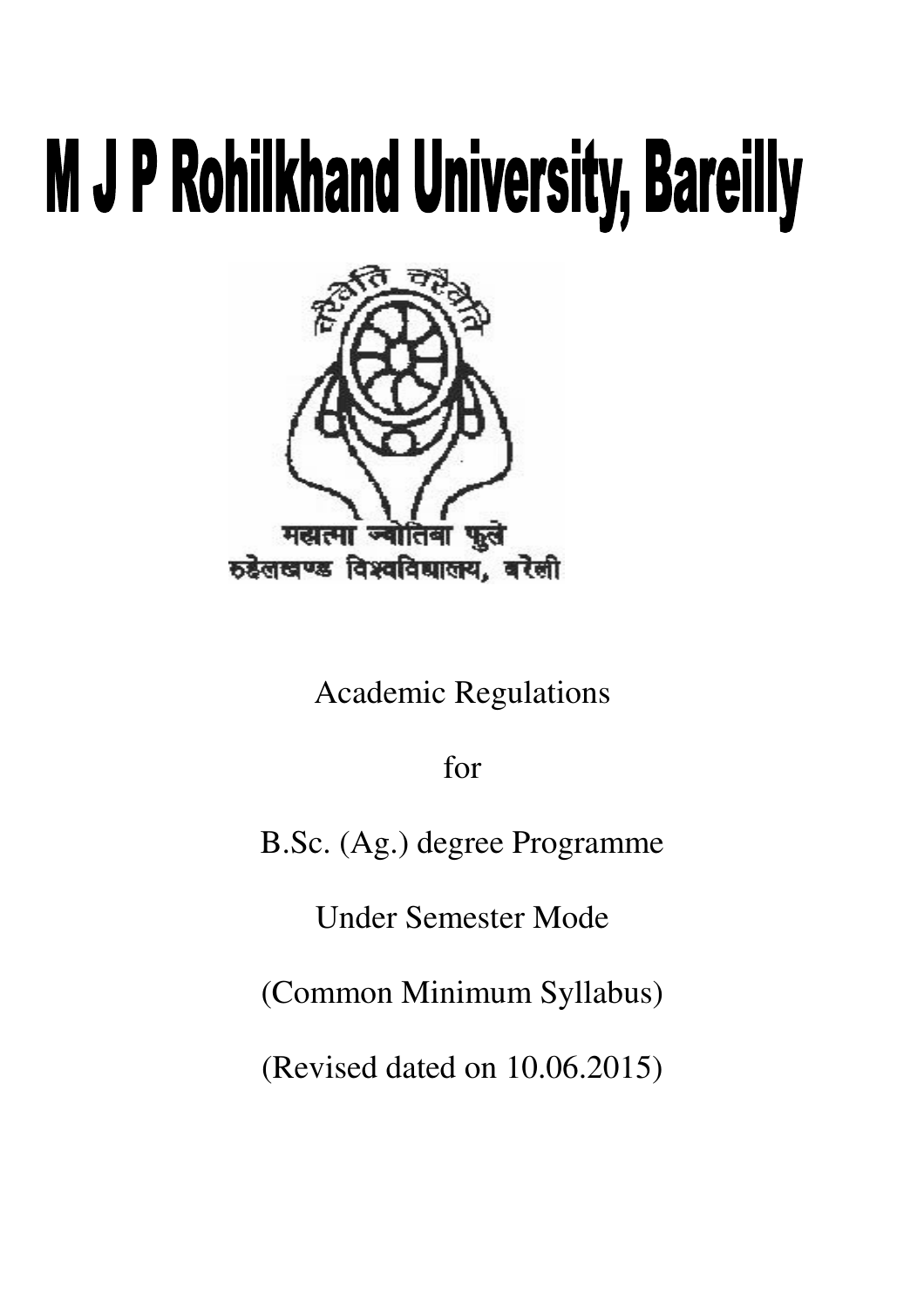#### **MJP Rohilkhand University, Bareilly**

#### **Regulations for B.Sc (Ag.) Degree programme under Semester Mode-.**

University has adopted the semester and credit system based education for B.Sc. (Ag.) Degree programme as approved by the Academic council in its meeting held on 09-08-2011 with a view to promote quality I and excellence among agricultural graduates of the University. The Purpose for adopting the semester system is to improve the teaching-learning and evaluation processes of the B.Sc. (Ag.) degree program so that students from this University are benefited maximally in terms of acquisition of relevant Knowledge, skills and attitudes which will influence positively the careers and mindsets of the young agricultural graduates later on in their life. Further, the change from conventional marks and division system into the

grading system will make the evaluation system at par with best academic practices and standards being followed elsewhere in the state and the country.

#### **Academic Regulations-**

Academic Council of the university shall maintain the quality and standards of the agricultural education, examination and the requirements for obtaining a degree in agriculture and shall keep on addressing the changes that have taken place in the concerned field at different universities. University shall translate these changes by (BOS) agriculture for the agricultural education system after deliberations from time to time to keep pace with latest developments. The Vice Chancellor of the University shall appoint a three member committee comprising the dean of agricultural faculty, a member from the University campus familiar with semester system and a dean from agricultural faculty of any university, which shall look into the issues arising out of any change that will take place in the academic regulations of the University for the smooth and efficient functioning of the semester system. In addition to this, principal of the concerned college, where this programme is being run, shall ensure that the communication is held regularly among various stakeholders of the programme to deal with any emerging requirement of the semester system.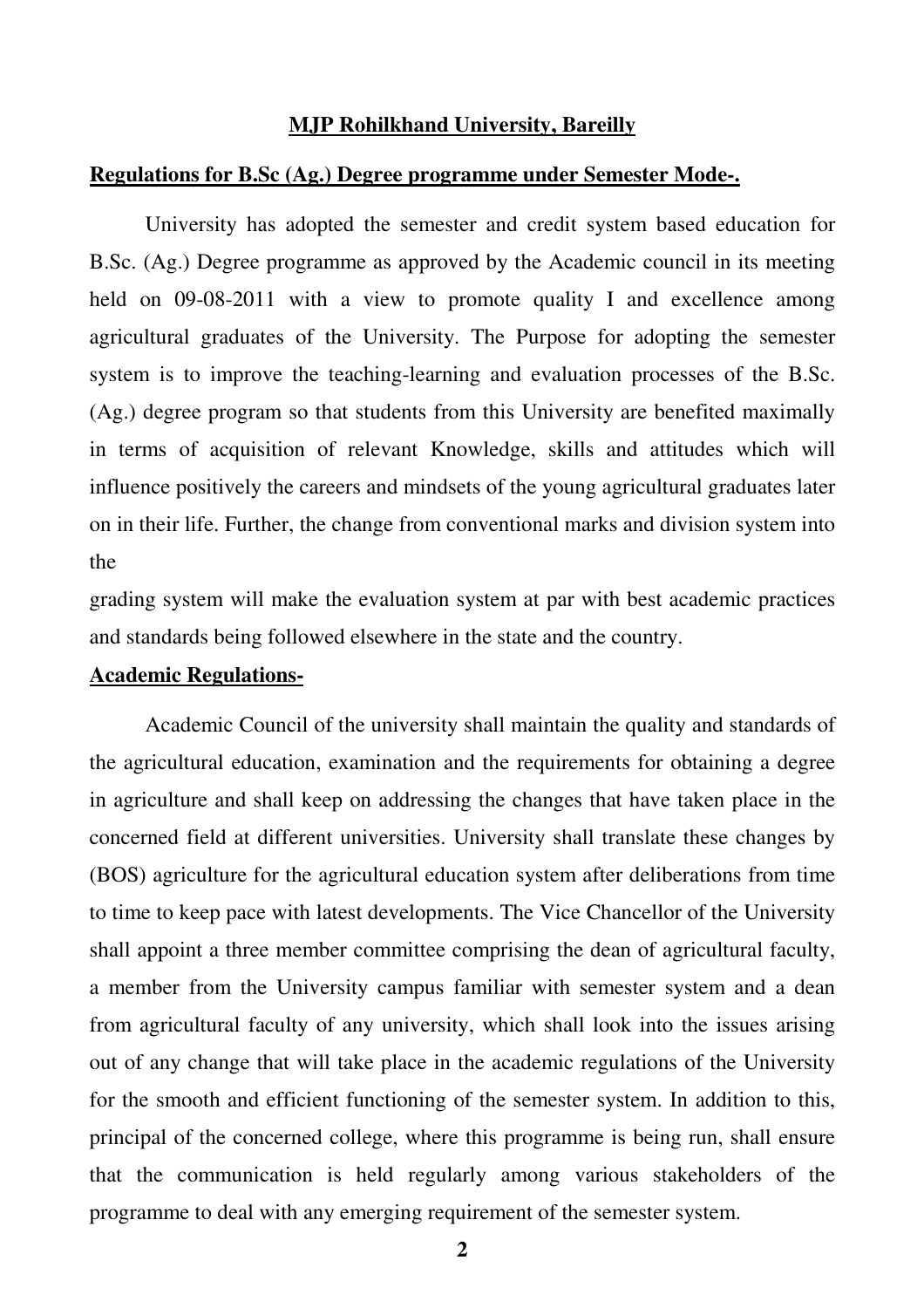#### **Semester –**

One academic year shall consist of two semesters units- **semester-I from July-December and semester-II from January-June** as notified by the registrar of the University in the academic calendar. A semester shall consist of not less than 91 instructional days with additional days for semester examination normally.

#### **Academic Calendar-**

All academic and extra curricular activities in a semester will be conducted according to academic calendar provided by the university to the college concerned at the beginning of each academic year. The academic calendar shall contain the dates for opening and closing of the admission process, sending the examination forms to the university, practical examinations, end term /semester examination and declaration of results, etc. The academic calendar shall be strictly followed by the concerned college.

#### **Admission –**

A candidate must have 10+2 agriculture or 10+2 Science examination with PCB or PCM or PCBM to be eligible for B.Sc. (Ag.) degree programme. Science students may be required to take remedial courses as prescribed by the university from time to time. Admission to the B.Sc. (Ag.) Degree programme shall be based on the academic performance of the candidates in the qualifying examination. In future, entrance test can be conducted by the University for Admission to the B.Sc (Ag.) Degree programme as per govt. rules. All admissions to the B.Sc. (Ag.) degree program shall be provisional in the first instance and the Vice Chancellor reserves the right to cancel admission granted to a candidate with out assigning any reason. No person is entitled to claim any compensation or concession if the admission .granted is subsequently cancelled.

#### **Registration:-**

Student freshly admitted as well as continuing students shall present themselves for registration in the beginning of each semester on the dates notified by the registrar. Admission of the students failing to register in the prescribed manner on the appointed dates shall be cancelled.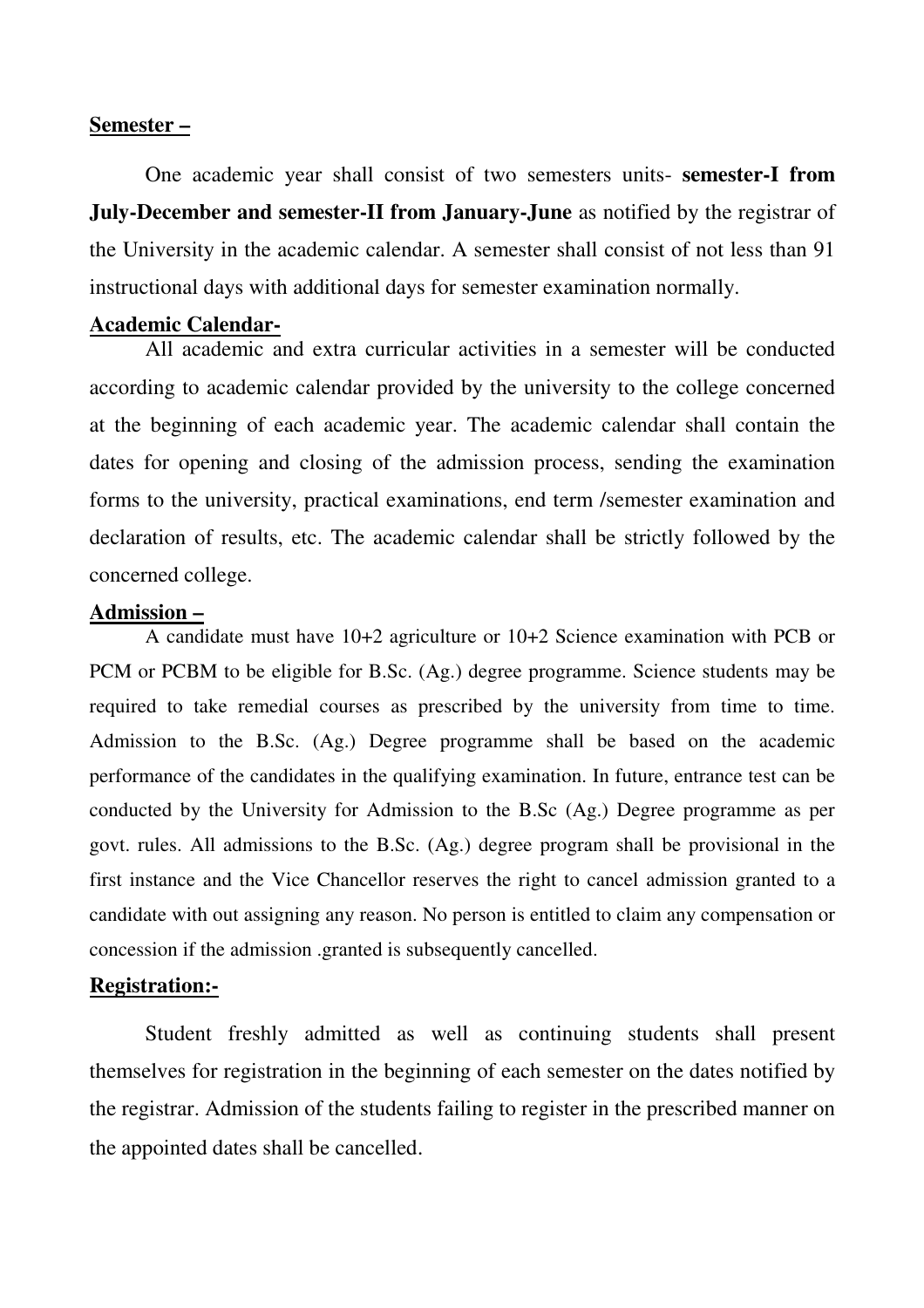#### **Attendance-**

Each course instructor shall maintain a record of the student's class attendance in each course taught by him in a semester. A student is required to have a minimum of 75% attendance in each course in a semester, failing which he shall not be awarded grade in that course. Registrar, on the recommendation of the instructor and principle of the college, may Condon the shortage in attendance up to 5% in a course under exceptional circumstances such as hospitalization.

#### **Course Credit-**

The University has adopted the semester system based course work. A course will have a specified number, title and credit, A credit signifies the value of a course work in the semester system. One credit is defined as one hour lecture or minimum of two-hour practical/field work per week. Thus, in a semester at least 16 contact hours for theory and 32 contact hours for practical work per credit is required.

#### **Rural Agricultural work Experience :-**

One of the salient feature of the semester system is the introduction of rural agricultural work experience in the final year and final semester of the degree programme. Objective of this programme is to provide the agricultural graduates an opportunity for the practical training through work experience under rural conditions and to develop confidence and communication skills for problem solving related to agricultural production and marketing etc. Department of agricultural extension will work as nodal center for implementation in this program. All the agricultural departments related to the field work and survey as shown in the syllabus will be involved in this program, 100 Marks shall he allotted to each department for evaluation of the work of the student. If a student does not perform satisfactorily in a component of the program he or she has to repeat it in the next semester. A group of 5-10 students will be associated to farming community in the rural areas, agroindustrial units, and agricultural research stations and in Mandi for a period of 3-4 months. They will be constantly supervised and evaluated by the agricultural faculty involved in the field work and a detailed repot of the work and survey for the said period are to be submitted by the students for evaluation.

3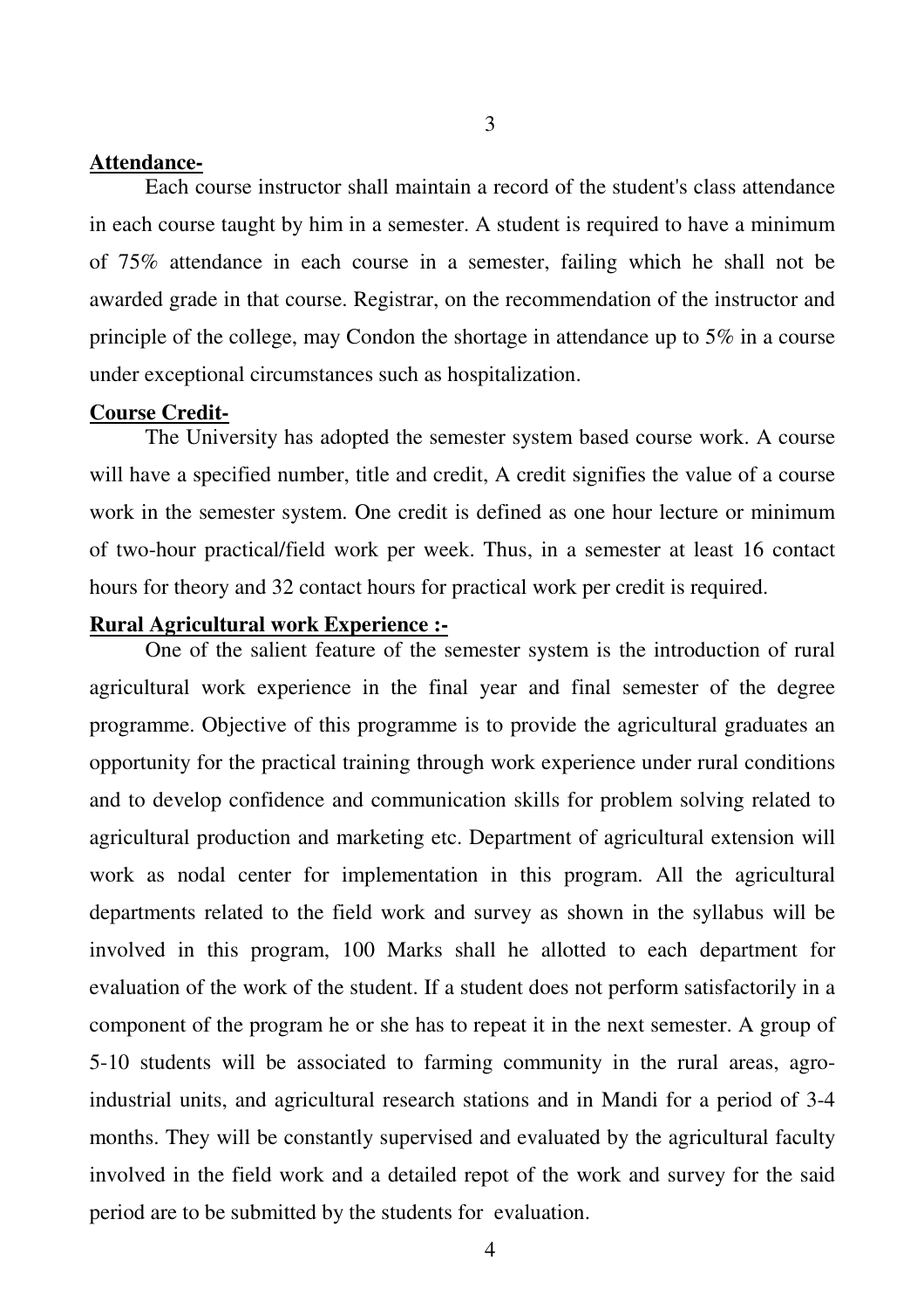#### **Regulations for examinations and evaluation :-**

Course instructor of a particular course shall hold a number of different types of examinations during a semester in accordance with the regulations for examination as prescribed by the academic council of the university from time to time. The examination system will be a combination of internal and external components as follows.

#### **Types of examinations:-**

Each course will carry 100 marks and the examinations shall be of the following types.

| S.No. | Types of exam       | Duration of | <b>Marks</b> | Assessment |
|-------|---------------------|-------------|--------------|------------|
|       |                     | exam        |              |            |
|       | Practical exam with | 2 Hour      | $30(25+05)$  | Internal+  |
|       | viva voce           |             |              | External   |
|       | End- Term exam      | 3 Hour      | 70           | Internal+  |
|       | semester exam       |             |              | External   |
|       | Total               |             | 100          | $60 + 40$  |

**A. courses with theory and lab. Credits** :-

#### **B. Courses with lab/field credits-**

PCP, RAWE and Physical Education etc,- 100% internal assessment

#### **1. Practical Examination:-**

 Registrar of the university shall notify the dates of the practical examinations including viva voce. They should he finished at least one week before the commencement of final semester examination. External examiners for all the practical examinations should be appointed from nearby agricultural universities/Research stations/Ag. Colleges in order to avoid delays in the examination schedule. The marks obtained by the students in the practical examination shall be handed over to the principal and registrar.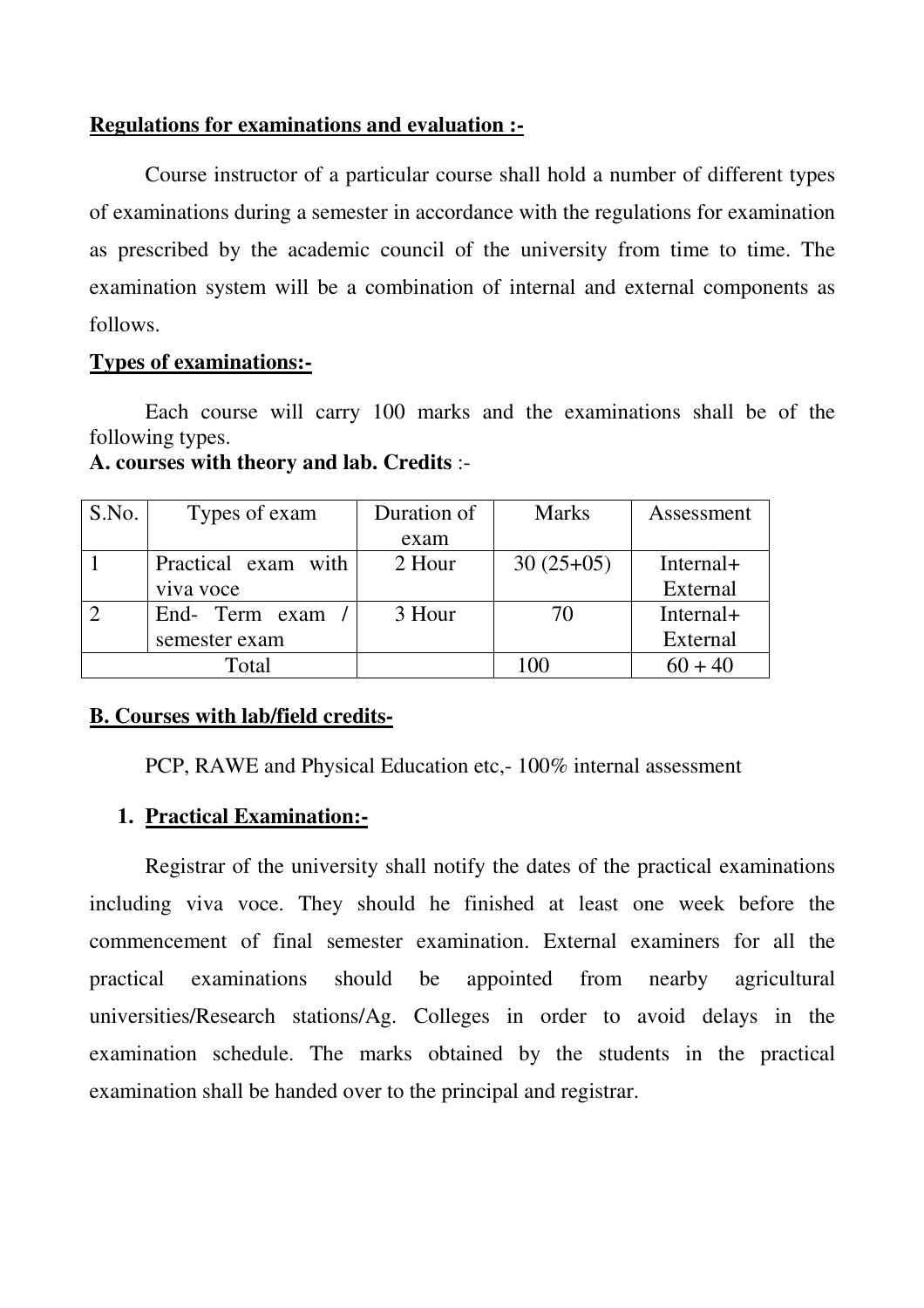**2. End term examination (semester examination) -** 

End term examination shall be held on the dates which shall be notified by the registrar. Candidates coming late by more then 30 Minutes in the Final semester examination shall not be allowed to appear to that examination. Also no examinee shall be allowed to go out of the examination hall for first 30 minutes of the examinations.

**Note-** No make up of lab/field practical exam shall be granted under any circumstances whatsoever.

#### **Guidelines for preparation of the question paper in the end term examination:-**

Question paper shall consist of three parts or sections (A,B,C,) and marks of each question should be reflected clearly against each question. Format of the question paper shall be as follows.

#### **Section – A**

**Long answer type or Descriptive type question:-** 3 questions of 45 marks. 15 marks for each questions. And three questions are to be asked out of 6 questions.

#### **Duration of the question paper:-** 3 Hours

**Maximum Marks-** 70 Note :- Except in English in first semester, the theory paper will be 100 marks

#### **Section - B**

**Short answer type questions-** 5 questions of 15 marks. 3 marks for each Question.

Any five question are to be asked out of 8 questions .

- Short notes , definition, Explanations, Differentiation, etc.

#### **Section - C**

**Objective type question –** 10 questions of 10 marks. 1 mark for each question. No negative marking. No choice is to be given in these questions.

- 5 questions multiple choice type.

- 5 questions true/falls type/ fill in the blank type

**5**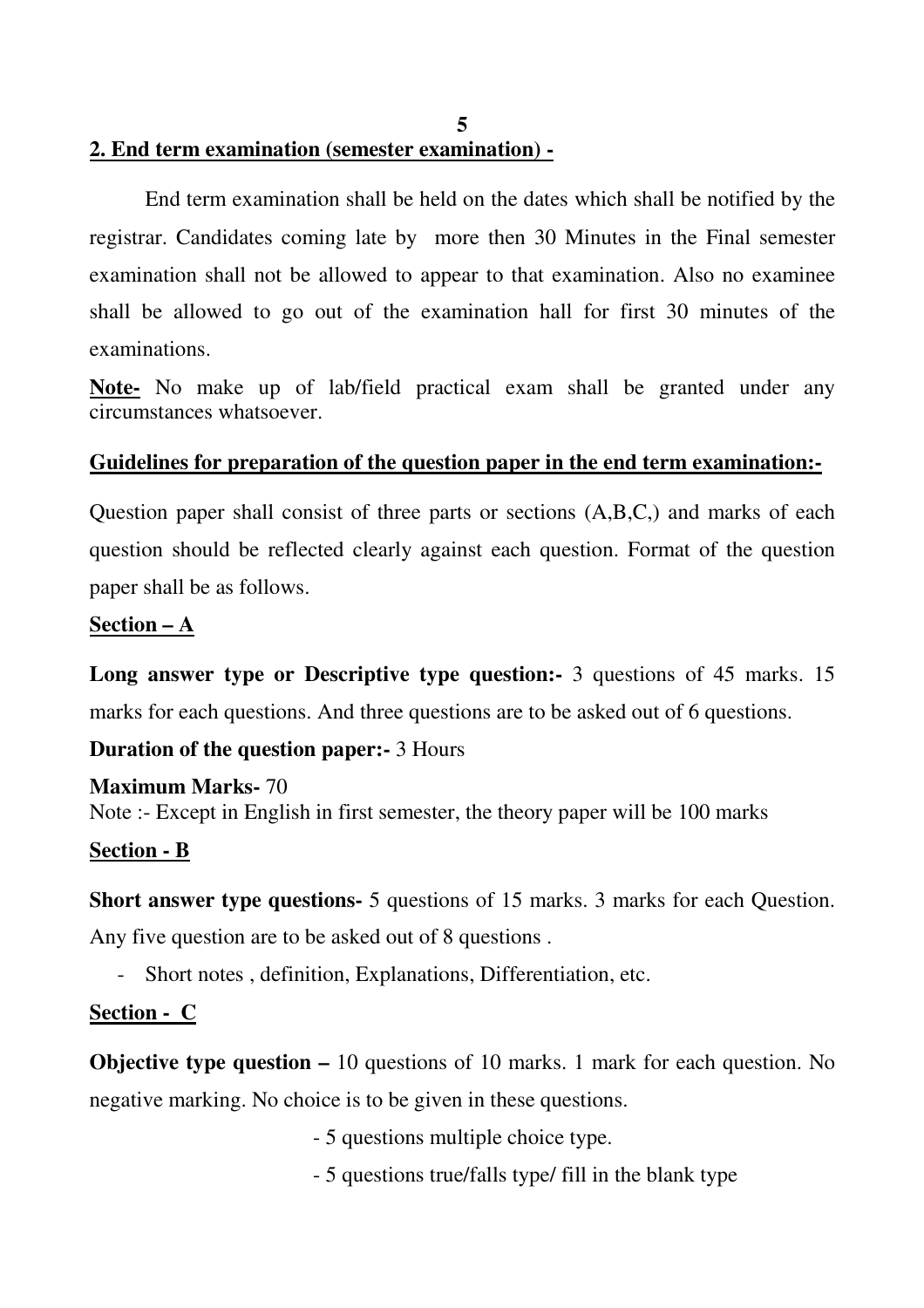Note :-

1- Question paper is to be setup in both Hindi and English language.

- 2- Each question shall be strictly within the prescribed syllabus of the course.
- 3- The questions should be clear in language and free from ambiguity.
- 4- Paper setter will provide the answer key of the objective type questions with the question paper.
- 5- A student has to attempt objective type questions on the answer books only.

#### **Superintendent of the semester examination:-**

The principal of the college concerned shall act as superintendent of the semester examination and shall be responsible for the proper conduct of the semester examination.

#### **Grading system:-**

 Evaluation of the performance of a student in a course in a semester will be referred as grading with shall be the quality of performance of a student in that course. The grading will be done for conventional marks percentage obtained by a student in a particular course in a semester on 10 point grading system with a minimum average grade point (AGP) of 3.50 for passing a course and an overall grade point average (OGPA) of 4.00 for completing the degree programme.

#### **Grade:-**

 It is a measure of quality of the performance of a student in a course at the end of a semester. It is computed by dividing the percentage of marks obtained in a particular course by ten. It shall be expressed on a 10- point scale up to first decimal place .

#### **Grade point-**

A grade point is a product of course credit and grade secured by a student in a course. It shall be expressed up to first decimal place.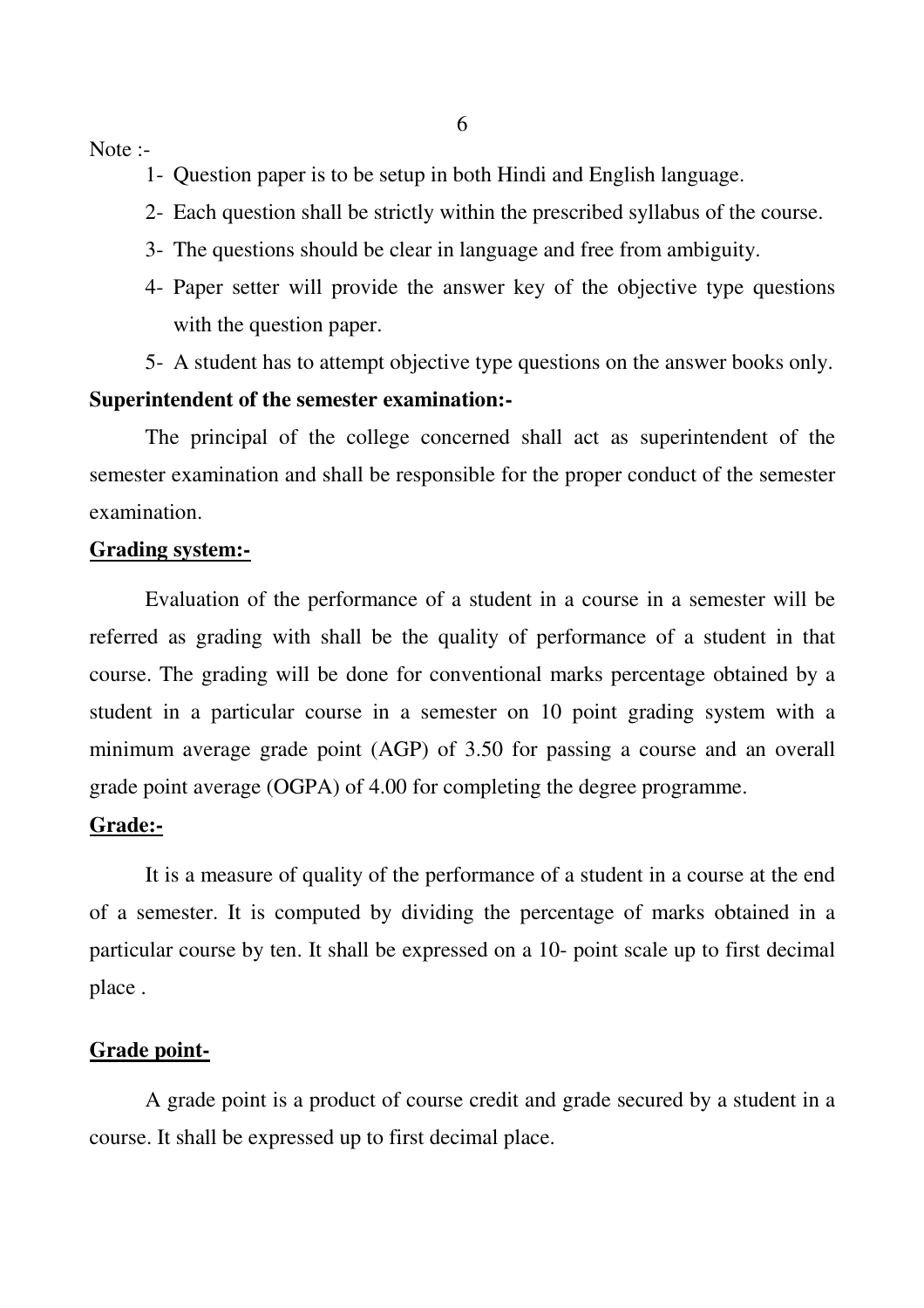#### **Grade point average (GPA)-**

It is a measure of quality of work done in semester. It is a quotient of the total grade points secured by a student in various courses registered in a semester divided by the total course credits during that semester. It shall be expressed up to first decimal place.

#### **Overall Grade point average (OGPA)-**

It is a measure of overall cumulative performance of a student on completion of more than two semesters. It is computed by dividing the total number of course grade points earned by a student over the semesters by the total number of credits. It will be expressed up to second decimal place.

#### **Conversion of percentage of marks to the grade points in the 10-point scale-**

- 1. The percentage of marks earned in course is divided by 10 and is expressed correct to one decimal place. This represents the grade points obtained by a student in a particular course. The product of credit hours and grade points obtained by a student is the credit point, which enables one to calculate the grade point average.
- 2. A sample is shown in the table given below as how to calculate grade point average in the 10 point scale from the conventional percentage of marks earned by a student in a course(s) and semester(s).

#### **Table showing the calculating of grade point average from the percentage of marks in the 10- point scale**

| Sr.   | Course title    | Credits  | Marks Obtained |          | Total  | Grade  | Credit points         | <b>GPA</b> |
|-------|-----------------|----------|----------------|----------|--------|--------|-----------------------|------------|
| No.   |                 |          |                |          |        | points |                       |            |
|       |                 |          | Pract.         | Semester |        |        |                       | Credit     |
|       |                 |          | Exam           | Exam     |        |        |                       | points     |
|       | Elem. Ag.       | $3(2+1)$ | 29/30          | 57/70    | 86/100 | 8.6    | $8.6 \times 3 = 25.8$ | /credit    |
| 2     | Gen. Eco.       | $3(2+1)$ | 25/30          | 53/70    | 78/100 | 7.8    | $7.8 \times 3 = 23.4$ | Hours      |
| 3     | Ag. Micro biol. | $2(1+1)$ | 27/30          | 42/70    | 69/100 | 6.9    | $6.9 \times 2 = 13.8$ | $84.6/11=$ |
|       | Fund of Hort.   | $3(1+2)$ | 28/30          | 44/70    | 72/100 | 7.2    | $7.2 \times 3 = 21.6$ | 7.69       |
| Total |                 |          |                |          |        |        | 84.6                  | $(76.9\%)$ |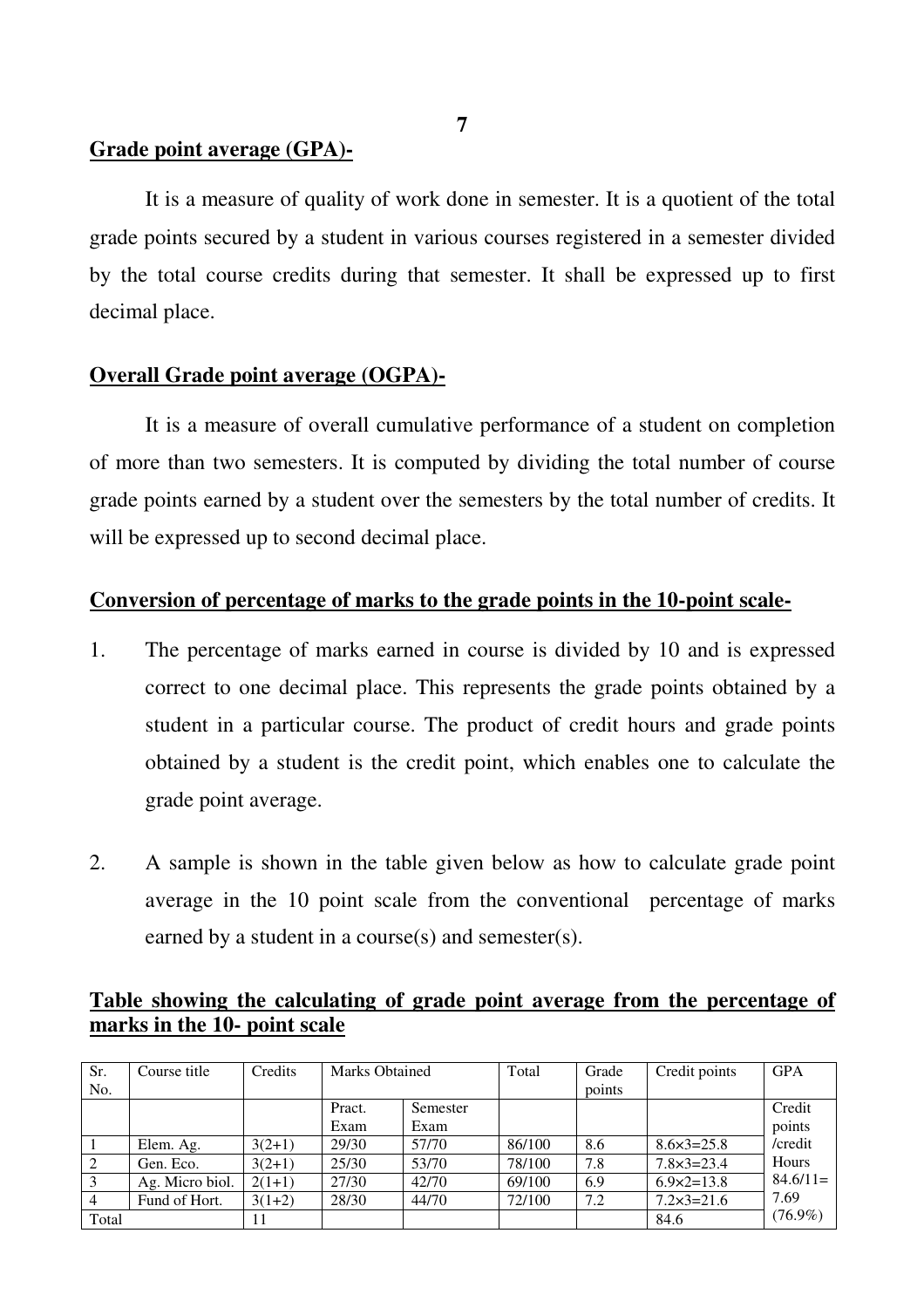3. University shall issue a statement of marks cum grade sheet as shown in the above table to each registered student of the degree programme after the declaration of result of a semester.

#### **Promotion and Failure Criteria** –

- 1. The minimum marks required to pass a course in each semester shall be 35 in out of 100 to pass that course. In practical 11 marks in out of 30 and theory 25 Marks in out of 70 to pass that course.
- 2. A student has to obtain a minimum average grade point (AGP) of 3.50 for passing a subject/course and an overall grade point average (OGPA) of 4.00 for completing the degree programme.
- 3. If at the end of the semester, GPA of a student falls below 3.50 in a course, he/she shall be placed on the academic probation for the duration of the next semester.
- 4. If at the end of the following semester during which a student has been on a academic probation, GPA of the student again falls below 3.50, he/she shall be placed on continued academic probation for the following semester.
- 5. **A Grace of Five marks** will be awarded to students maximum up to two subjects/paper in each semester of B.Sc. (Ag) programme to clear the course.
- 6. With providing the Grace of Five marks, if a student fails in two subject/course in each semester, he/she will be promoted to next semester, but he/she shall be placed on the academic probation, and must completing the course (back paper) in next coming semester.
- 7. If a student fails in more than two course/subject in a semester, he/she would have to register again for the entire semester programme whenever that is offered to him/her and he/she shall be placed on conditional academic probation in the following semester.
- 8. If a student fails either theory or practical in a subject, he/she will attend back paper in **both**.
- 9. Any student failing in the same course **three** times shall be dropped from the University for the Poor Academic Performance.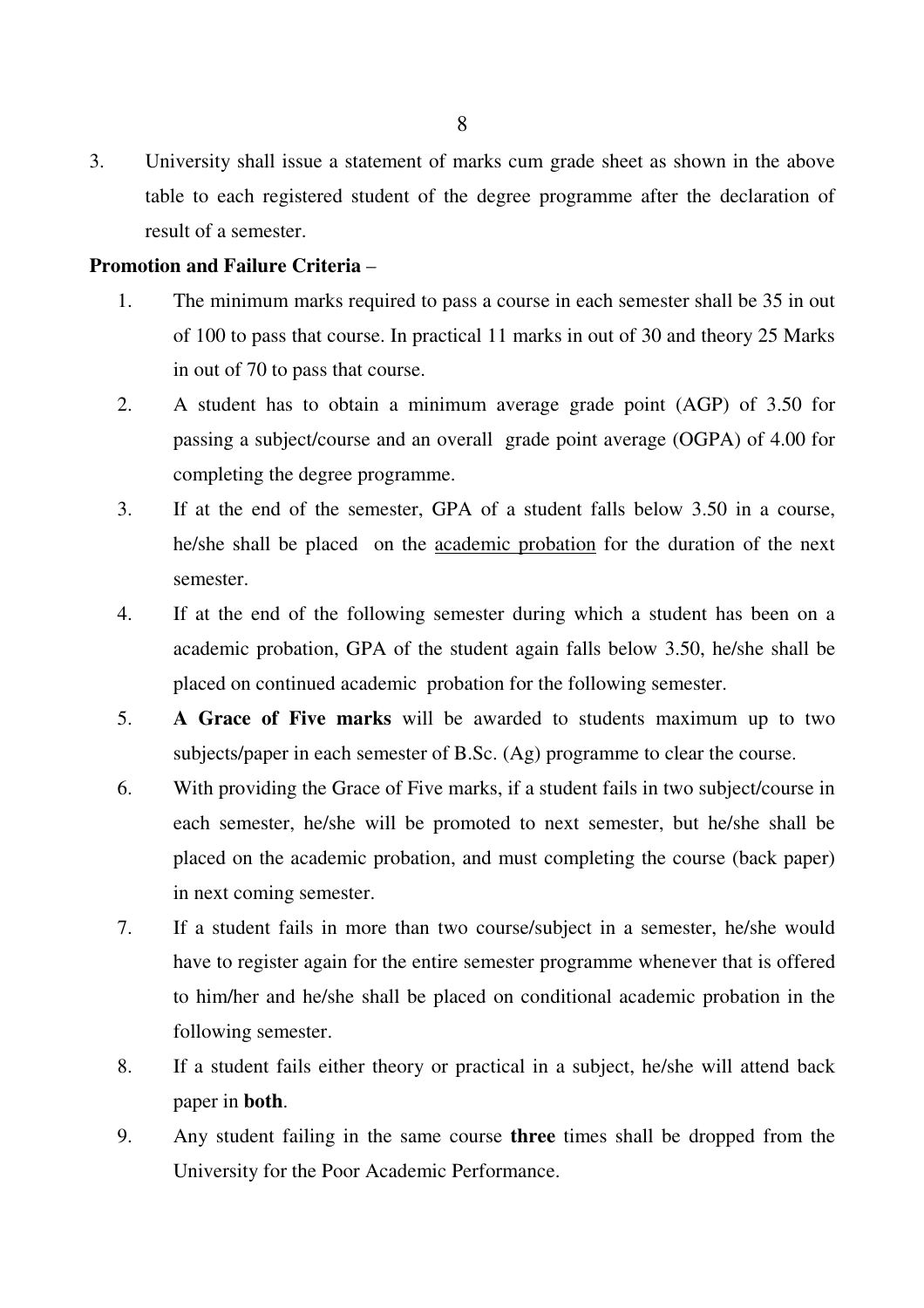#### **Result – division & Grade Criteria** :-

 A student who passes all the course with minimum marks prescribed from semester I to semester VIII examination would be eligible for the degree. University shall issue a final marksheet which shall be known as **transcript** at the end of the degree programme showing details of course taken by a student in each semester and his final ranking on the 10- point scale as well as the percentage of marks as follows:-

| <b>Grading (OGPA)</b>             | <b>Performance</b>                     |
|-----------------------------------|----------------------------------------|
| 3.50 to 4.99                      | Pass                                   |
| 5.00 to 5.99                      | <b>Second Division</b>                 |
| 6.00 to $7.49$                    | <b>First Division</b>                  |
| 7.50 or above                     | <b>First Division with Distinction</b> |
| Percentage                        |                                        |
| $75\%$ or more :                  | <b>First Division with Distinction</b> |
| 60\% or more but less than $75\%$ | <b>First Division</b>                  |
| 50\% or more but less than 60\%   | <b>Second Division</b>                 |
| 35\% or more but less than 50\%   | Pass                                   |

#### **Scrutiny** –

- 1. If any student desires scrutiny of the final semester examination he/she shall be permitted to do so with a prescribed scrutiny fee per course. Scrutiny means checking of marks, examination of questions left unmarked and reassessment of the question already marked.
- 2. He/She shall have to file an application on the prescribed form which can be obtained from the Registrar Office with in a period of 7 days from the declaration of the result, failing which no such application shall be entertained.
- 3. Result of the Scrutiny shall be intimated to the applicant as soon as possible but in no case later than two weeks from the date of application to the registrar.
- 4. Result of the scrutiny shall be final.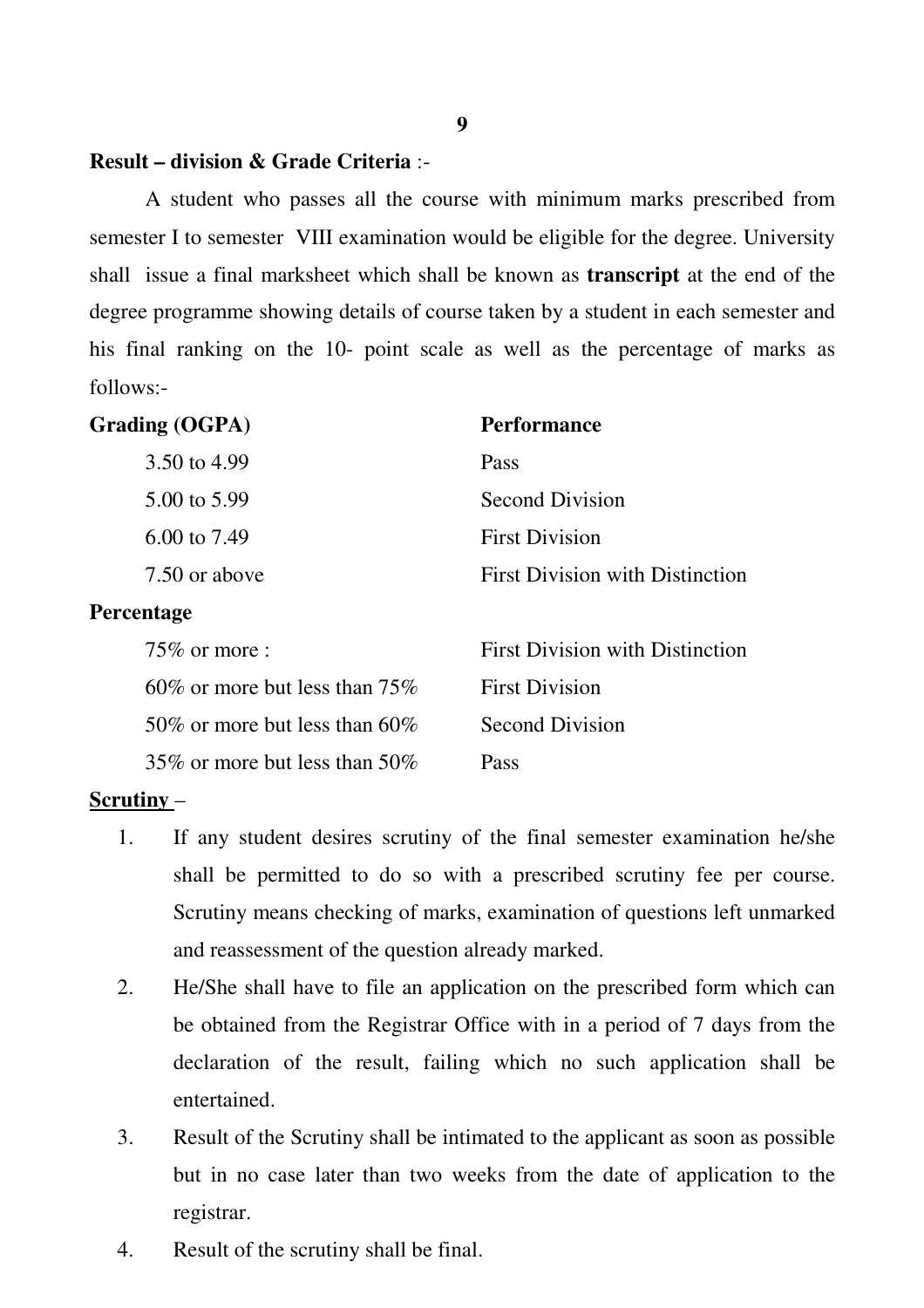#### **Petition** –

 A dropped student from the University can make petitions to the Vice Chancellor for readmission which shall be examined by a petition committee appointed by a Vice Chancellor. The petition committee shall advice the vice chancellor in respect of each petition whether it may be rejected or accepted subject to such conditions as the committee may deem fit. The decision of the Vice Chancellor is such cases shall be final.

# *RURAL AGRICULTURAL WORK EXPERIENCE (RAWE) PROGRAMME IN*  B.Sc. (Ag.) 8<sup>th</sup> SEMESTER

#### **CHAPTER-1 : INTRODUCTION**

 Agriculture science attempts to provide a systematic understanding of Agricultural phenomenon to make it more precise and predictable enterprise. Therefore, a properly trained agricultural graduate should have the sound knowledge of agricultural fundamentals in relation to production environment of plants and farm animals.

 In order to both the skills of agricultural graduates of the university, Rural Agricultural Work Experience (RAWE) programme has been offered in eight semester of the B.Sc. (Ag.) degree programme, which includes training, observations of the agricultural practices and participation of the students in these activities. R.A.W.E also provide the sound plateform to develop the agriculture students of the college and university as a competent agriculture teacher researcher and extension worker a rich human resource for the betterment of Indian agriculture.

#### **OBJECTIVES OF RAWE:**

- 1. To develop an understanding of rural life among the students with reference to agriculture.
- 2. To help students get familiarized with soio-economic conditions of farmers and their problems regarding rural development
- 3. To provide an opportunity to students for practical training in farming operations, especially crop production through work experience.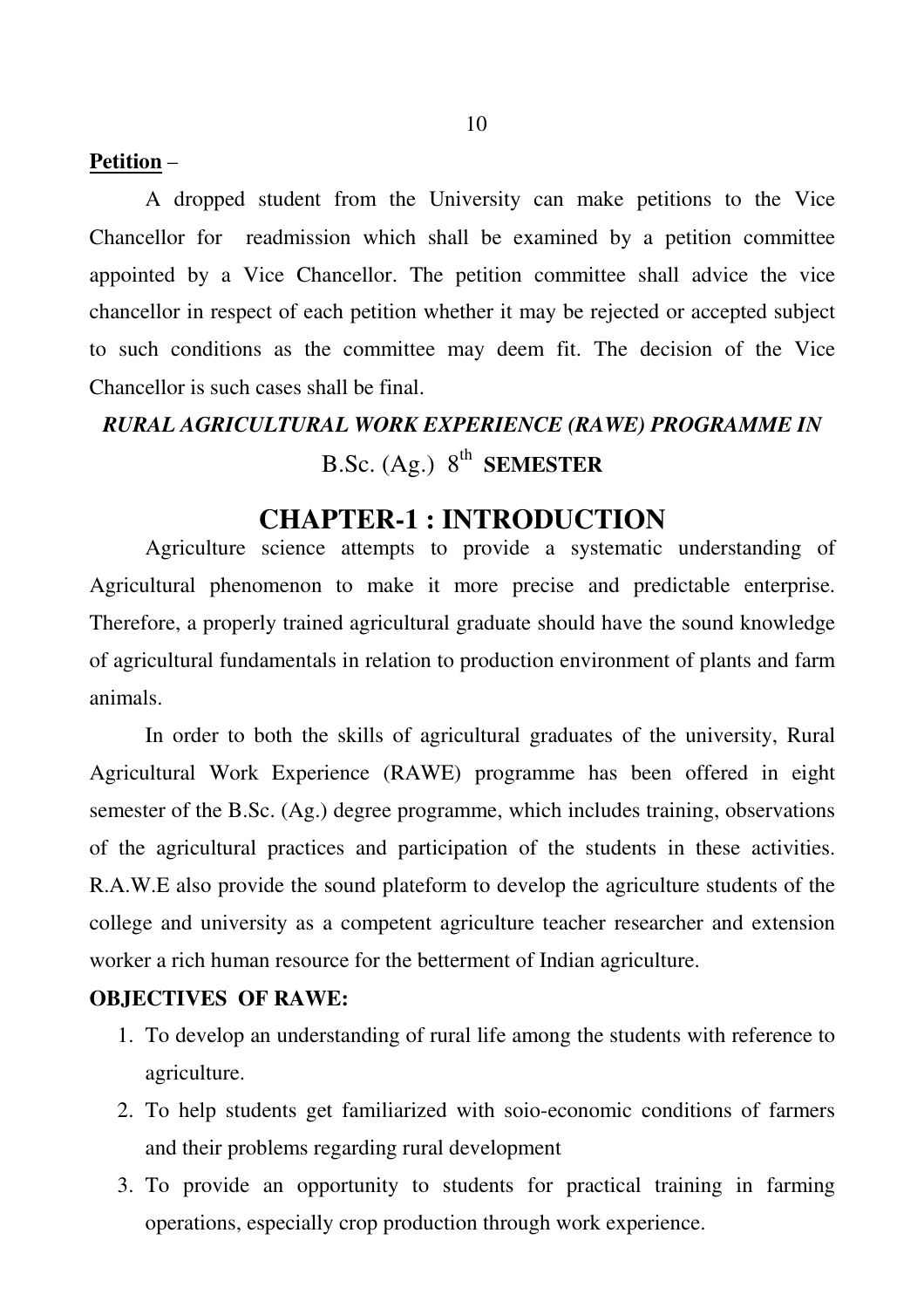- 4. To develop communication skills among students using extension teaching methods of transfer of tecchnology etc.
- 5. To make students understand the new farming technologies being followed by farmers and to prepare alternate farm plans to suit the local conditions/situation in consultation with the farmers.
- 6. To develop confidence among the students for solving problems related to agriculture.
- 7. Last but not least, to develop the professional skills and attitude of the agricultural graduate a rich human resource.

## **CHAPTER - II : REGISTRATION AND GUIDANCE**

- **1. REGISTRATION:** The students shall register for RAWE during VIII semester of his/her four years B.Sc. (Ag.) degree programme. He/she will not be registered for any other course during VIII semester other than RAWE.
- **2. ORIENTATION :** The students shall be oriented on the following aspects before the start of the RAWE programme.
	- a. The objectives of RAWE
	- b. Co-ordination
	- c. Programme of activities
	- d. Maintenance of records/manuals and student diary
	- e. Methods of evaluation
	- f. Discipline

Course Co-ordinator from the Deptt. of Agriculture Extension and the teachers of the concerned subjects will be present at the time of orientation programme.

- **3. SUPERVISION:** All the Professors of concerned departments will supervise and evaluate the students performance regularly. They will check the students diary and guide their day-to-day activity of the students as per programme.
- **4. ATTENDANCE & DISCIPLINE :** As per MJP Rohilkhand University rules and regulation for B.Sc. (Ag.) degree programme, 75% attendance is compulsory for registered students of the course. The students shall maintain a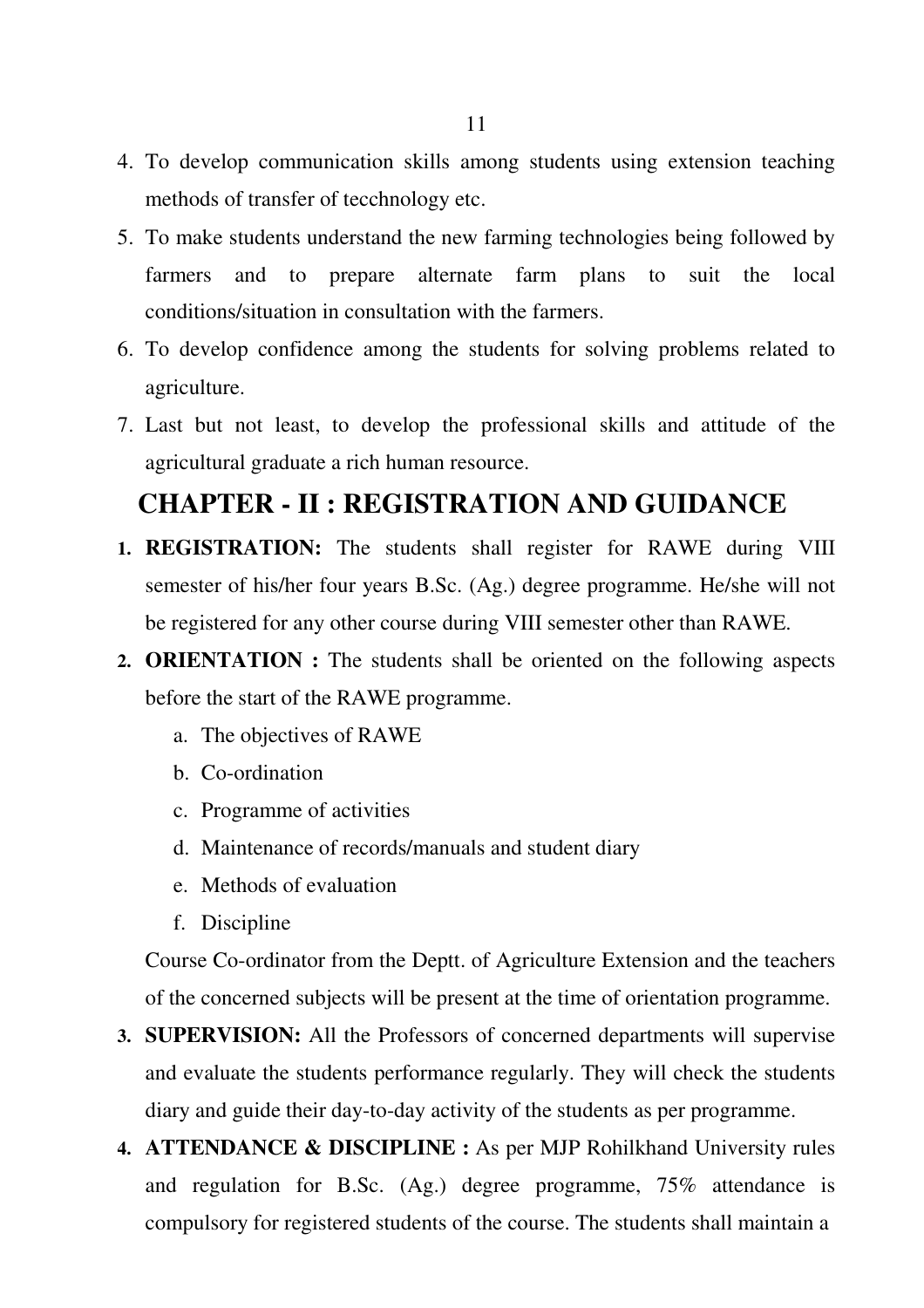good discipline during the training period and prove himself/herself a worthy student of college/ university.

 The students registered under RAWE programme shall not be allowed to leave the components for any personnel reason or work without the written permission of course co-ordinator of the programme and the Principal of the College. In that case, he/she has to make up the missing component with extra work as directed with due permission from the Principal of the College.

- **5. INFRASTRUCTURAL FACILITIES AND REVIEW OF THE PROGRAMME:** The concerned college will provide the infrastructural facility such as availability of vehicles for field visits to students and teachers for discussion/survey with farmers, agricultural research stations, mandies, KVK and Agricultural Industry etc. Field visits shall be reviewed by the Course co-ordinator and Principal of the College. Principal for any lapse or lacking in the programme running in the college shall report to the University for smooth running of RAWE programme.
- **6. EVALUATION AND PERFORMANCE :** The student has to secure 'Satisfactory' grade (35 percent marks) in all the components of RAWE separately. In case of 'Unsatisfactory' grade, he/she will repeat the component in order to obtain the 'Satisfactory' grade.

#### **CHAPTER - III : RAWE- ACTIVITIES SCHEDULE**

| S.N. | <b>SCHEDULE</b>                                 | <b>DURATION(WEEKS)</b> |
|------|-------------------------------------------------|------------------------|
|      | Orientation/Teaching schedule                   |                        |
| 2    | Village Attachment/Survey                       | 13                     |
| 3    | Visit to KVK/Research Station/ Agri. University |                        |
| 4    | Evaluation/Examination by Internal Examiners    |                        |
|      | <b>Total</b>                                    | 20                     |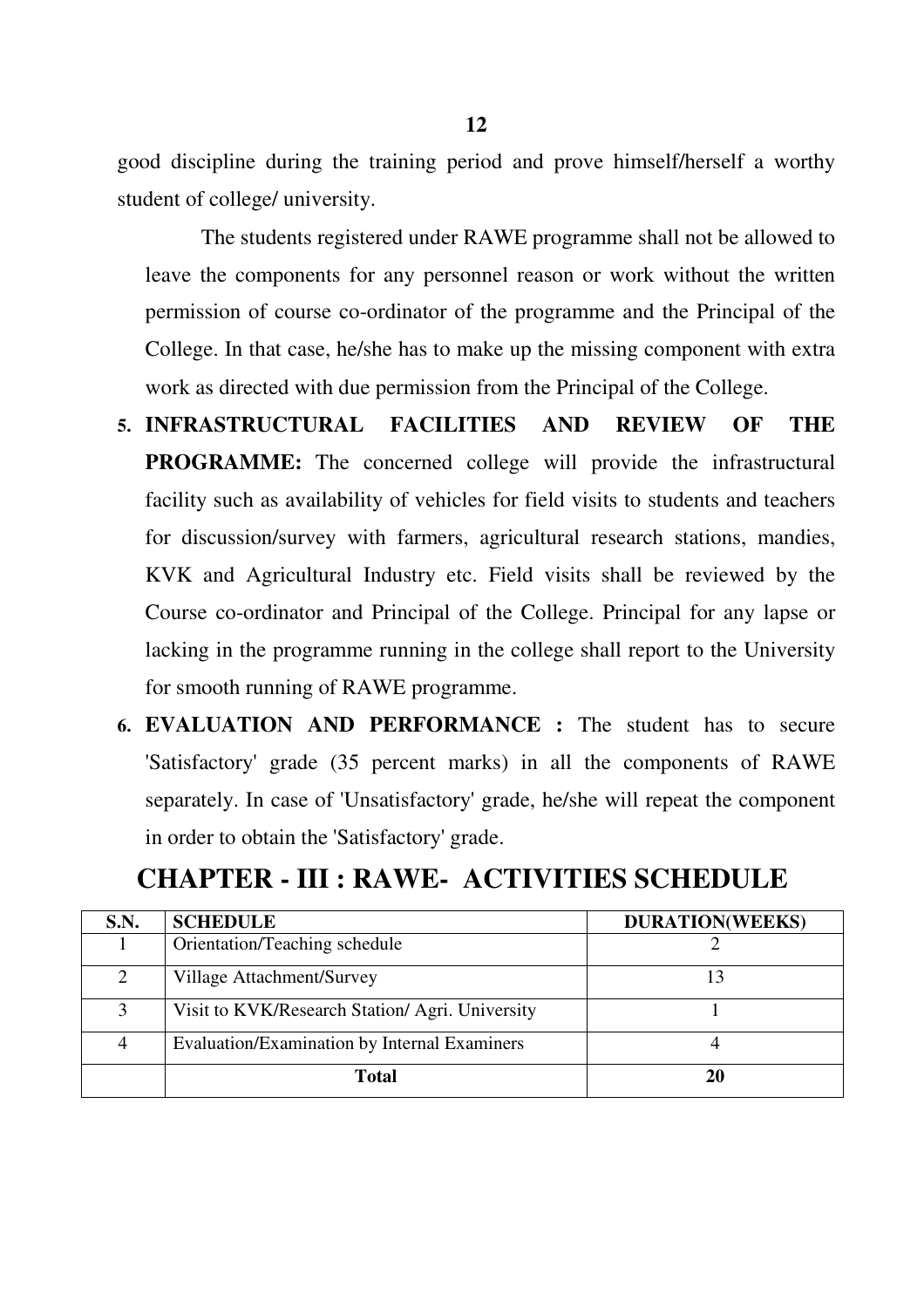#### **PROGRAMME OF WORK**

 The RAWE programme in the VIII semester of B.Sc. (Ag.) degree programme has the following subjects and credits.

| S.No.          | <b>Courses</b>              | <b>Credits</b> |
|----------------|-----------------------------|----------------|
|                | <b>Agril Extension</b>      | 02             |
| $\overline{2}$ | <b>Agril Economics</b>      | 02             |
| 3              | <b>Agril Botany</b>         | 01             |
|                | <b>Agril Soil Chemistry</b> | 01             |
|                | Animal Husbandry & Dairying | 01             |
| 6              | Horticulture                | 01             |
|                | Soil Conservation           | 01             |
| 8              | Agronomy                    | 02             |
| 9              | <b>Plant Pathology</b>      | 01             |
| 10             | Entomology                  | $\overline{0}$ |
|                | <b>Total credits</b>        | 13             |

 The entire Rural Agriculture Work Experience Programme has been broadly divided into the following training modules :

- A. **VILLAGE ATTACHMENT :** Students shall be attached to village by the Course co-ordinator and will interact with farmers of surrounding areas and all faculty members of agriculture visiting them regularly the student performance. The student are required to collect information from the villagers in the given manual and also perform extension activities in the village in small groups as directed.
- B. **AGRI-CLINIC AND COUNSELLING :** In agriclinic, students shall be exposed to various soil and plant disorders, diagnosis of major plant diseased, insects-pests diseases and management, nutrient deficiency, soil fertility and physiological disorder of the plants and their remedial measures. A counseling session of the subjects specialists shall be arranged by the co-ordinator to guide the students of the programme.
- C. **VISIT TO K.V.K. (KRISHI VIGYAN KENDRA) AND RESEARCH STATION :** Under the RAWE programme, all the students are required to visit the nearest K.V.K. centre/Research Station etc. for observing their activities and each students will fill up the details given in the manual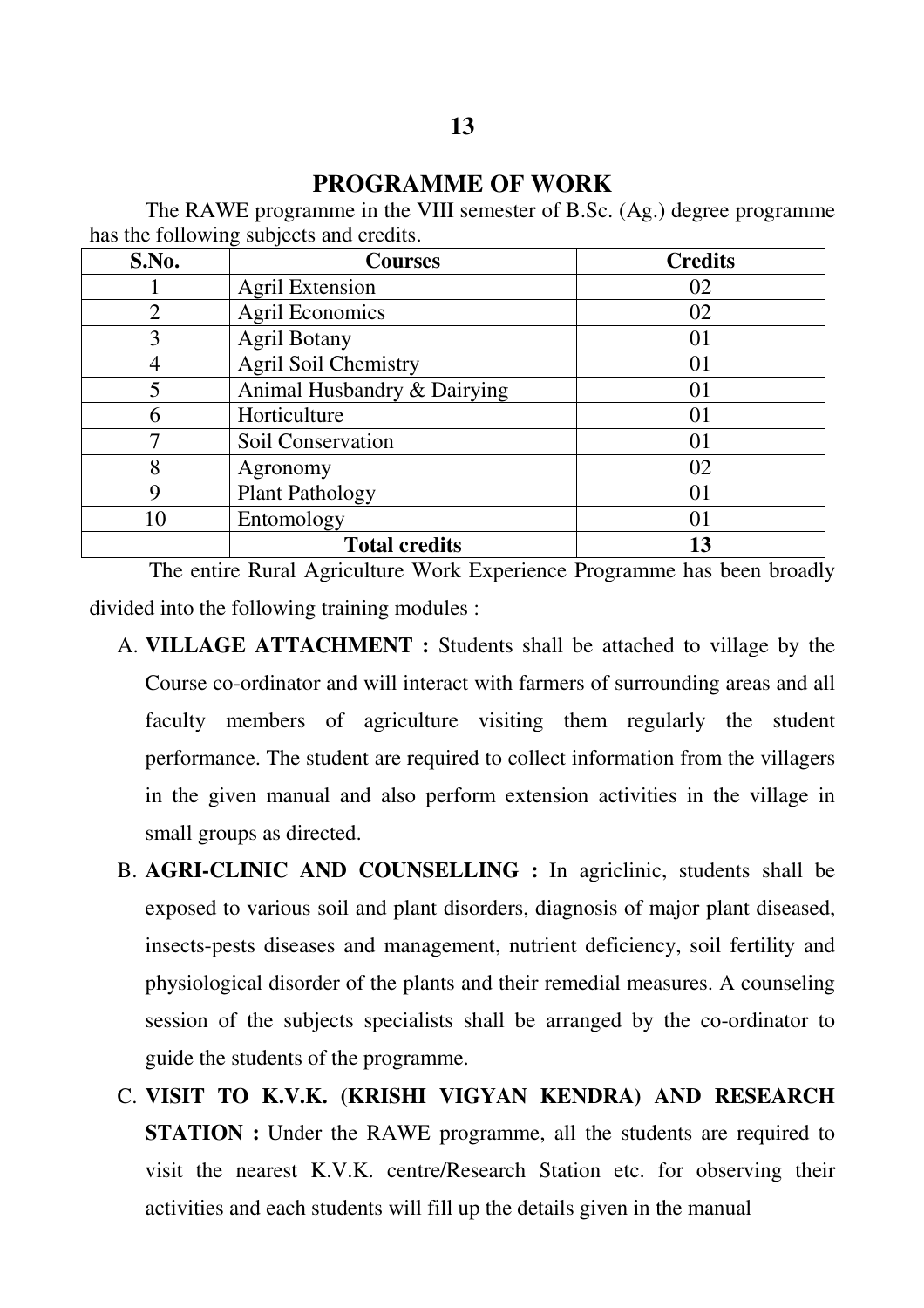D. **FIELD VISITS :** The students shall be taken to commercial/demonstration / private farms, Govt. deptts, Progressive farmers, fields and mandis etc. They may also visit an agriculture production unit, agroforestry units etc. The students shall interact with the concerned farmers and officials and discuss the improved agricultural practices and techniques with them accordingly.

# **CHAPTER - IV : EVALUATION, DECLARATION OF THE RESULT AND DISTRIBUTION OF RAWE CERTIFICATES**

A. **EVALUATION OF THE PROGRAMME :** The evaluation of the RAWE programme shall be on the basis of RAWE manual submitted by each registered student of the college. The evaluation shall include his/her oral examination, punctuality and co-operation with subject teachers of the programme. The oral examination will take place between **15th May to 15th June every year** in each concerning component of the programme in 100 marks. (passing 35 percent in out of 100)

The subjectwise **Internal Examiner and RAWE co-ordinator** (Deptt. of Agril Extension) will be appointed by the Registrar of the University from the **seniority list of the faculty of Agriculture** on the advise of the Principal.

### **B. DECLARATION OF THE RESULT AND DISTRIBUTION OF RAWE CERTIFICATES:**

- 1. After evaluation of the programme, internal examiner of the concerned component /subject will provide two award list to the Practical Coordinator and one award list to the Principal of the Concerned college.
- 2. The Practical Co-ordinator of the concerned college will handover the two award list to the Principal for submission to the University.
- 3. After evaluation of the programme, Principal of the College will provide the printed RAWE certificates as shown in the given Format-A to the RAWE Co-ordinator for distribution of certificates to the students in the college.
- C. **DECLARATION OF THE FINAL RESULT OF THE B.Sc. DEGREE PROGAMME UNDER SEMESTER MODE:** Final result of the B.Sc. (Ag.) Degree Programme will be declared by the University up **30th June** after submission of the award list of RAWE programme by the Principal to the University, finally transcript will be provided to the student in the attached format herewith.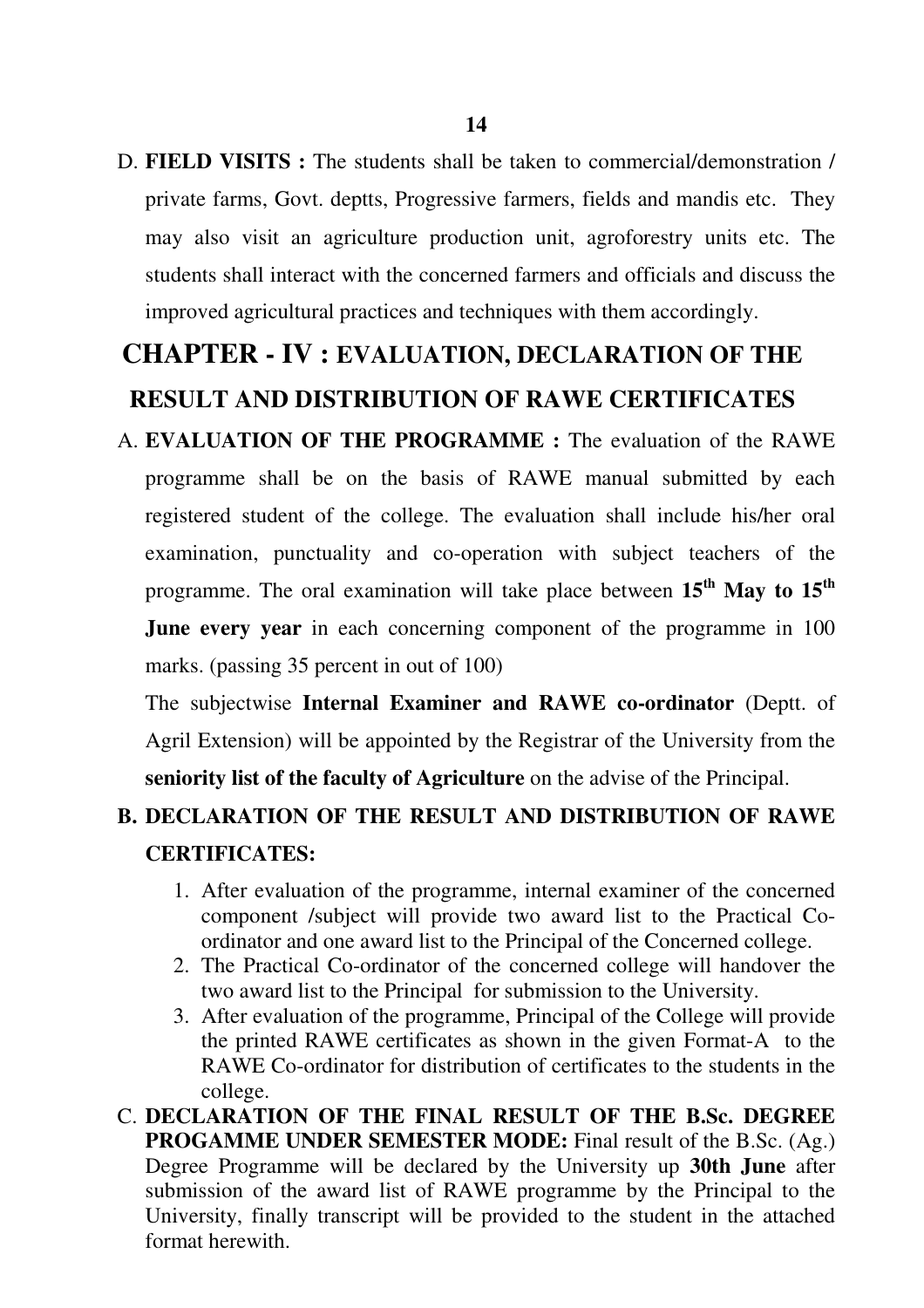

# RURAL AGRICULTURAL WORK EXPERIENCE

|           | D/o College                                                                     |  |  |                            |
|-----------|---------------------------------------------------------------------------------|--|--|----------------------------|
|           |                                                                                 |  |  |                            |
|           | B.Sc. (Ag.) VIII Semester, 20__ has attended the RURALAGRICULTURAL WORK         |  |  |                            |
|           |                                                                                 |  |  |                            |
|           | During his/her participation, he/she visited the village/ Agricultural Research |  |  |                            |
|           | Station/ Mandi/ KVK etc. He/she was in direct contact with farmers and studied  |  |  |                            |
|           | their various problems related to farming and their socio-economic conditions.  |  |  |                            |
|           | His/her performance during the course was                                       |  |  | found                      |
|           | Satisfactory/Unsatisfactory.                                                    |  |  |                            |
|           |                                                                                 |  |  |                            |
| Principal |                                                                                 |  |  | <b>RAWE Co-ordinator</b>   |
|           |                                                                                 |  |  | Deptt. of Agril. Extension |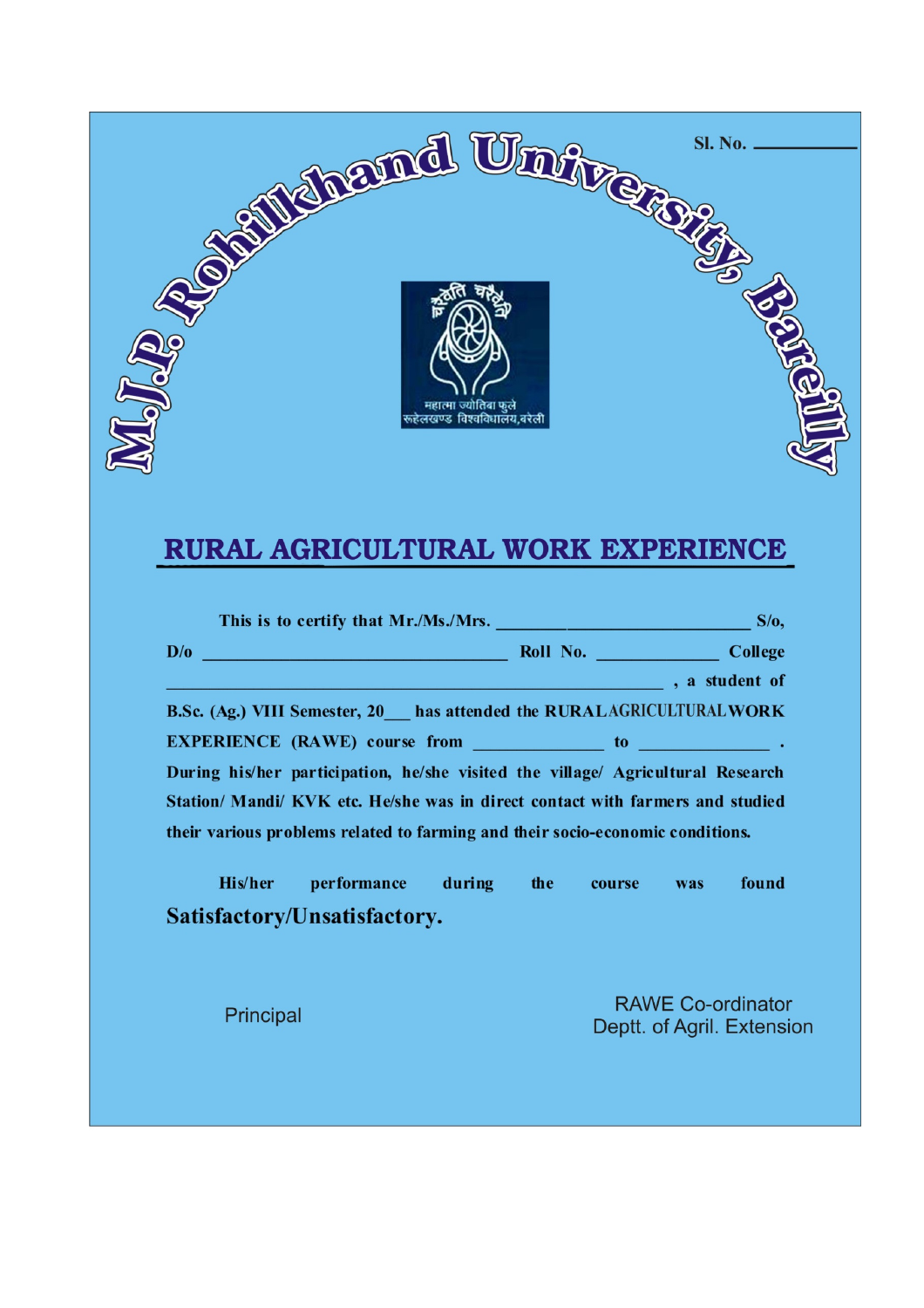

#### **M.J.P. ROHILKHAND UNIVERSITY, BAREILLY TRANSCRIPT** Degree Programme : B.Sc. (Ag.)

٦

| Name<br>Father's Name:<br>Mother's Name:<br>Name of the College: |                                                                          |                | Degree Programme : B.Sc. (Ag.)<br>Roll No.<br>Enrolment No.:<br>Date of Admission:<br>Degree Completed in: |               |                                                                   |                         |               |
|------------------------------------------------------------------|--------------------------------------------------------------------------|----------------|------------------------------------------------------------------------------------------------------------|---------------|-------------------------------------------------------------------|-------------------------|---------------|
| Course                                                           | Title of the course                                                      | Cr.            | <b>Points</b>                                                                                              | <b>Course</b> | Title of the course                                               | Cr.                     | <b>Points</b> |
| No.                                                              |                                                                          | hrs.           |                                                                                                            | No.           |                                                                   | hrs.                    |               |
| <b>AGR101</b>                                                    | Structure & Spoken English                                               | $\overline{2}$ |                                                                                                            | <b>AGR403</b> | Principles of Soil Physics &<br>Conservation of Soil              | 3                       |               |
| AGR102                                                           | Principles of Crop Production                                            | 3              |                                                                                                            | AHE404        | Livestock Productions &<br>Management (Including Poultry)         | $\overline{3}$          |               |
| <b>ACH103</b>                                                    | Fundamental of Soil Science                                              | 3              |                                                                                                            | AHE405        | Economic Entomology                                               | 3                       |               |
| ABH104                                                           | <b>Elements of Genetics</b>                                              | $\overline{c}$ |                                                                                                            | ABH406        | <b>Fruit Production</b>                                           | 3                       |               |
| <b>ACH105</b>                                                    | Elementary Statistics and<br><b>Applied Mathematics</b>                  | $\overline{2}$ |                                                                                                            | <b>ABH501</b> | Introduction to Plant<br>Biotechnology                            | $\overline{2}$          |               |
| AGR106                                                           | <b>Agricultural Meterology</b>                                           | $\mathbf{2}$   |                                                                                                            | AHE502        | Milk & Milk Processing                                            | 3                       |               |
| <b>AGR107</b>                                                    | Rural Sociology and<br><b>Educational Psychology</b>                     | $\overline{2}$ |                                                                                                            | ABH503        | Preservation of Fruits &<br>Vegetables                            | 3                       |               |
| <b>ABH108</b>                                                    | <b>Fundamentals of Horticulture</b>                                      | 3              |                                                                                                            | AHE504        | Crops Pests & Integrated Pest<br>Management                       | $\overline{4}$          |               |
| AGR109                                                           | Physical Education                                                       | $\mathbf{1}$   |                                                                                                            | <b>AGR505</b> | Weed Management                                                   | $\overline{c}$          |               |
| <b>AGR201</b>                                                    | Irrigation & Water Management                                            | $\sqrt{2}$     |                                                                                                            | ABH506        | Crop disease & their Management                                   | $\overline{4}$          |               |
| <b>AGR202</b>                                                    | Fundamental of Extension<br><b>Education and Rural</b><br>Development    | 3              |                                                                                                            | <b>ACH507</b> | Soil Fertility & Integrated Nutrient<br>Management                | 3                       |               |
| ABH203                                                           | <b>Elementary Crop Physiology</b>                                        | 3              |                                                                                                            | ABH601        | Principles of Seed Technology                                     | $\overline{c}$          |               |
| AHE204                                                           | <b>Introductory Entomology</b>                                           | $\overline{c}$ |                                                                                                            | AHE602        | Dairy Products Technology                                         | 3                       |               |
| ABH205                                                           | <b>Introductory Plant Pathology</b>                                      | $\overline{2}$ |                                                                                                            | AGR603        | Post Harvest Engineering                                          | $\overline{\mathbf{3}}$ |               |
| <b>ACH206</b>                                                    | Elementary Plant Bio-Chemistry<br>& Chmistry of Plant Products           | $\overline{4}$ |                                                                                                            | <b>AGR604</b> | Farming System & Sustainable<br>Agriculture                       | $\overline{2}$          |               |
| <b>AGR207</b>                                                    | Intro. to Agril. and Natural<br>resource Ecno. & Farm Mgmt.<br>Economics | $\overline{4}$ |                                                                                                            | AGR605        | <b>Agricultural Finance, Business</b><br>Management & Trade       | 3                       |               |
| <b>AGR301</b>                                                    | Cereals Millets & Pulse crop<br>(Fields Crops I)                         | $\overline{3}$ |                                                                                                            | <b>AGR606</b> | Communication, Diffusion of<br>Agricultural Innovation            | $\overline{3}$          |               |
| ABH302                                                           | Principal of Plant Breeding                                              | 3              |                                                                                                            | ABH607        | Mushroom Cultivation                                              | $\mathbf{1}$            |               |
| AGR303                                                           | Farm Power and Machinery                                                 | 3              |                                                                                                            | <b>ABH608</b> | <b>Ornamental Horticulture</b>                                    | 3                       |               |
| AGR304                                                           | Environ. Science and Agro-<br>Ecology                                    | 3              |                                                                                                            | <b>AGR701</b> | Rainfed Agriculture                                               | 3                       |               |
| AGR305                                                           | <b>Agricultural Marketing</b>                                            | 3              |                                                                                                            | <b>AGR702</b> | Silviculture & Agro. Forestry                                     | 3                       |               |
| ABH306                                                           | Vegetable Production                                                     | $\overline{3}$ |                                                                                                            | <b>ABH703</b> | Production Technology of<br>Medicinal, Aromatic & Spices<br>crops | $\overline{2}$          |               |
| ACH307                                                           | Elementary Microbiology & Soil<br>Microbiology                           | 3              |                                                                                                            | <b>ACH704</b> | Management of problems Soils and<br>Water & Land                  | 3                       |               |
| <b>AGR308</b>                                                    | <b>Computer Application</b>                                              | $\overline{c}$ |                                                                                                            | <b>AHE705</b> | Dairy Chemistry & Nutrition                                       | $\overline{3}$          |               |
| <b>AGR401</b>                                                    | Oil Seeds Commercial Crops<br>(Fields Crops II)                          | 3              |                                                                                                            | <b>AGR706</b> | <b>Practical Crop Production</b>                                  | $\mathbf{1}$            |               |
| ABH402                                                           | <b>Breeding of Fields crops</b>                                          | 3              |                                                                                                            | AGR810        | Rural Agricultural Work<br>Experience (RAWE)                      | 13                      |               |

Additional Information if Any:

**Overall Grade Point Average (OGPA) :\_\_\_\_\_\_\_\_\_\_\_\_ (Out of 10)** 

Division\_\_\_\_\_\_\_\_\_\_\_\_\_\_\_\_\_\_\_\_\_\_\_\_ Percentage of Marks \_\_\_\_\_\_\_\_\_\_\_\_\_\_\_\_\_\_\_\_\_\_\_(OGPA×100 divided by 10)

Prepared by : \_\_\_\_\_\_\_\_\_\_\_\_\_\_\_\_\_ Checked by : \_\_\_\_\_\_\_\_\_\_\_ Registrar\_\_\_\_\_\_\_\_\_\_\_\_\_